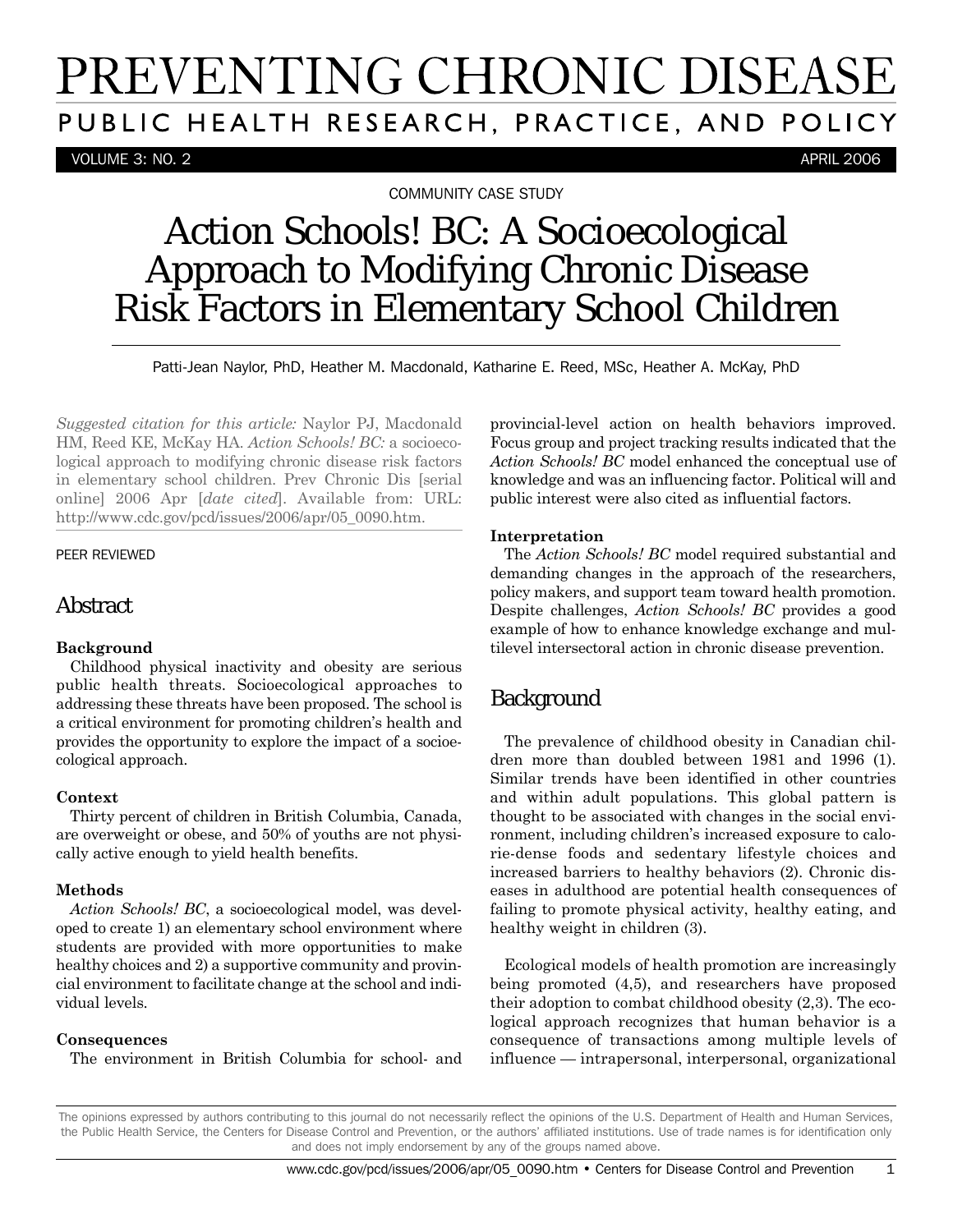or environmental, community, and policy  $(4,6,7)$  — and that there is interdependency among levels (5). Socioecological interventions target change strategies at one or more settings or levels directly or indirectly through networking relationships (6).

The school is a critical environment for intervention to promote children's health because the average child spends almost 50% of his or her waking hours in school. Schools also reach children from varied racial and socioeconomic backgrounds (8). Research has demonstrated the potential for setting-based approaches to modify health behaviors such as physical activity (9). However, supporters of the ecological approach suggest that enduring changes in health behavior are best attained through multilevel, multisectoral interventions (4,5). There are currently few models that target multiple levels of influence, including the larger school community (including parents or family), key community partners (e.g., municipal parks and recreation associations), and state-level government (e.g., ministries of health and education) to influence physical activity, healthy eating, and obesity (3).

Forming collaborative partnerships (10) is highly compatible with these multilevel, multisectoral ecological models (5). Partnerships allow for ongoing stakeholder engagement and interaction and have been associated with increased relevance, feasibility, and long-term sustainability of initiatives (10). The importance of these partnerships has been emphasized in both the participatory action research (11) and knowledge exchange literature (12).

*Knowledge exchange* models incorporate the need for a two-way dialogue between researchers and users, incorporate users' needs, and have the potential to increase the impact of knowledge (13,14). The measure of effective knowledge exchange is *knowledge utilization*, which can be *instrumental*, in which a specific research result is the primary influence for a decision, or *conceptual*, in which knowledge has an indirect influence on the thoughts and actions of decision makers (15). Research by Manske (12) on knowledge utilization by public health units highlighted the importance of interactive processes to knowledge utilization in decision making.

We hypothesized that a multilevel, multisectoral, partnership-based approach would achieve macrolevel changes and influence physical activity promotion in the school setting. For this approach to succeed, multiple stakeholders would guide the development and implementation of a school-level intervention model. We evaluated the efficacy of this model (16) and, using a process evaluation, examined the influence of the ecological partnership-based model on the broader Canadian provincial context (or system). The primary aims of this report are to 1) describe the process of developing and implementing the ecological approach and school-level model and 2) explore the impact of the model at the macro level (provincial environment).

## **Context**

Among children aged 5 to 17 years in British Columbia (BC), 30% are overweight or obese (17), and 50% of youths aged 12 to 19 years are not physically active enough to achieve health benefits from the activity (18). These estimates, based on telephone surveys, are likely to increase when height, weight, and physical activity are measured directly. In BC, public health agencies have identified physical inactivity and obesity as public health priorities and the school as a priority setting for the primary prevention of chronic diseases (19).

In BC, only 25% of elementary schools devoted the recommended 10% of curriculum time to physical education (PE) in 2001 (20). On average, 80 minutes per week of PE was offered, but approximately 30 minutes of that time was devoted to class management (20). Only three BC school districts employed PE specialists (20). In 2003, education stakeholders opposed a proposed provincial policy requiring mandatory daily PE from grades kindergarten through 12. Within the existing curriculum-based model, school-based physical activity was unlikely to reach the recommended 150 minutes per week.

*Action Schools! BC* (*AS! BC*) was developed in a political environment that valued evidence-based strategies and where the promotion of childhood physical activity was included in the agendas of three government ministries. The BC Ministry of Education was responsible for setting the curricular standards for physical activity, which is mandatory for all students from kindergarten through grade 10 with a recommended allocation of 10% of instructional time. The BC Ministry of Health was responsible for population

The opinions expressed by authors contributing to this journal do not necessarily reflect the opinions of the U.S. Department of Health and Human Services, the Public Health Service, the Centers for Disease Control and Prevention, or the authors' affiliated institutions. Use of trade names is for identification only and does not imply endorsement by any of the groups named above.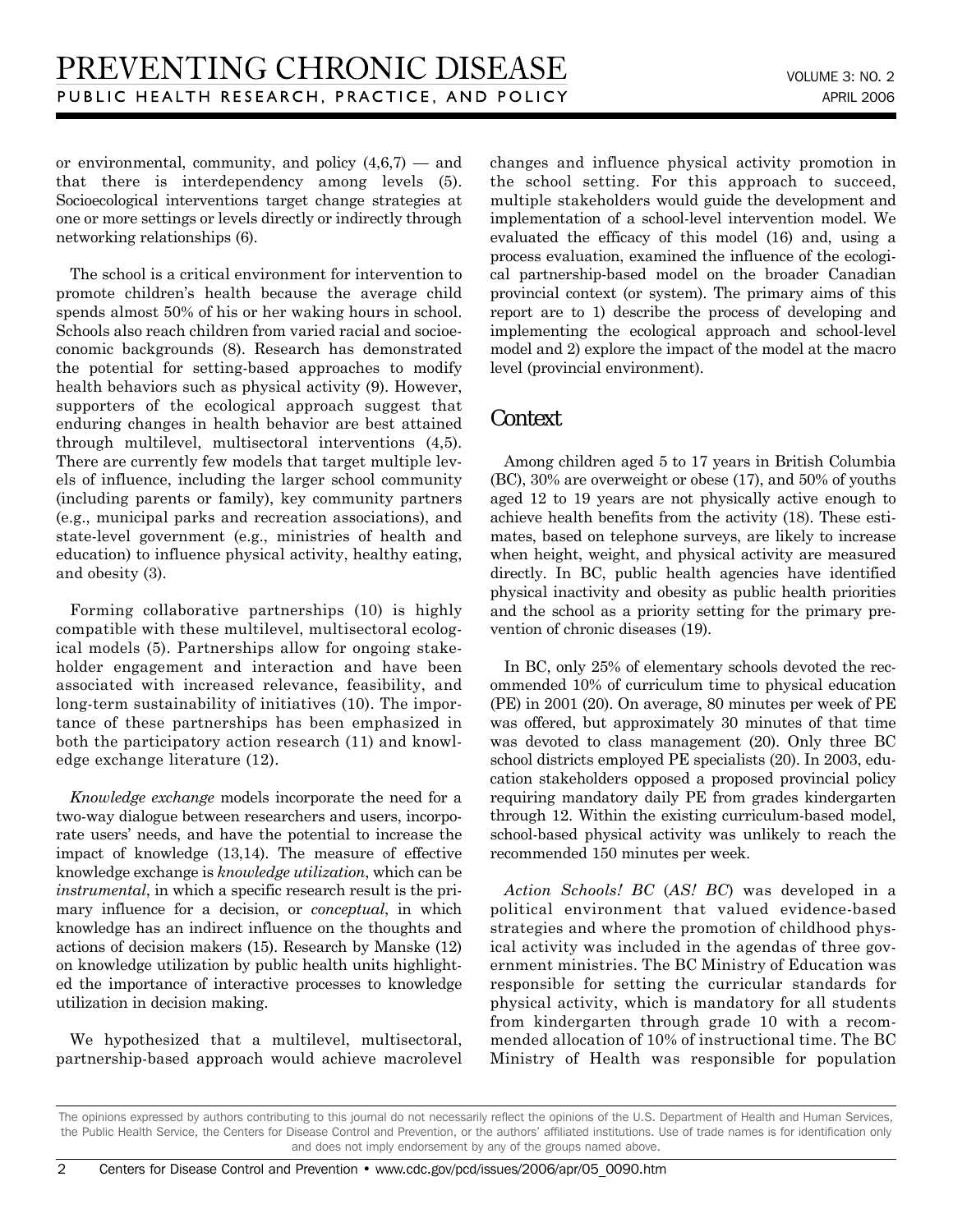

Figure 1. Provincial intervention model for the pilot phase of Action Schools! BC, British Columbia, Canada, January 2003 through June 2004. Adapted from Dubois et al (22).

health and aimed to intensify efforts to promote physical activity, healthy eating, and wellness. The BC Ministry of Tourism, Sport, and the Arts (MTSA) was primarily responsible for physical activity and sport, and its minister publicly committed to increasing physical activity levels in BC to support the Vancouver–Whistler Games. Both the BC Ministry of Health and the Sport Branch of MTSA undertook consultations during 2001 and 2002. They convened key public health, recreation, and sport stakeholders to identify the strategic agenda for action on physical activity. Using schools as a setting for action was a priority. Partners that were currently implementing school-based physical activity initiatives (e.g., JWSporta) and community groups that were championing these initiatives or researching their impact (e.g., BC Recreation and Parks Association, the Heart and Stroke Foundation of BC and Yukon, the University of BC) met to review the evidence and draft a physical activity model.

## Methods

#### Engaging partners: the *AS! BC* model

To develop the *AS! BC* model at the provincial level, we reviewed current literature on dissemination of innovations and health promotion. The dissemination literature emphasizes the role of two-way knowledge exchange in the uptake and use of innovations (14,21). The health promotion literature emphasizes the importance of mobilizing strategic alliances when a socioecological approach is being adopted (5,6). We integrated these elements into the *AS! BC* model (Figure 1), which promoted collaboration and exchange of knowledge across sectors. Initially, a research partnership was formed with five agencies in BC: the Ministry of Health, the MTSA, the Ministry of Education, 2010 Legacies Now, and the Provincial Health Services Authority.

Following approval of funding, we formed partnerships horizontally across sectors and vertically, from practitioners

The opinions expressed by authors contributing to this journal do not necessarily reflect the opinions of the U.S. Department of Health and Human Services, the Public Health Service, the Centers for Disease Control and Prevention, or the authors' affiliated institutions. Use of trade names is for identification only and does not imply endorsement by any of the groups named above.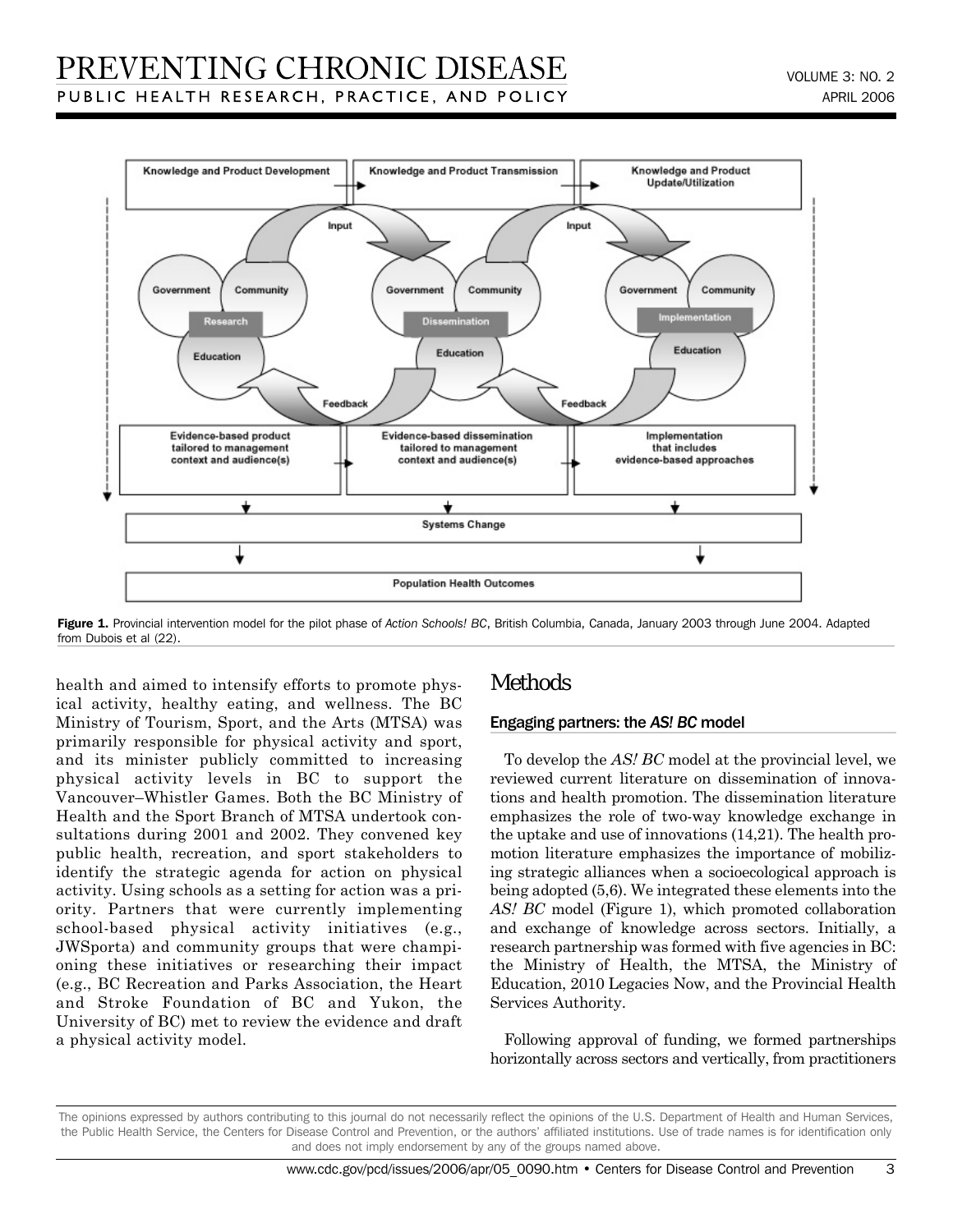to decision makers, by convening three committees. First, a provincial advisory committee (PAC) that met four times per year was formed. The PAC included representatives from core community, school, and government stakeholder groups. Second, the *AS! BC* support team was formed. The support team provided content knowledge and practical experience in developing and implementing a provincewide school-level physical skills program. The support team convened a school advisory committee composed of teachers and principals who contributed to all decisions related to development and delivery of the school-level (grades 4–7) model. (More information on the *AS! BC* partnerships is available from www.actionschoolsbc.ca.)

Third, we formed a multidisciplinary evaluation team of investigators who conducted school- and community-based research trials and evaluated primary health outcomes in the following categories: bone, cardiovascular, obesity, psychosocial, academic performance, healthy eating, and physical activity. Its mandate was to guide study design, research methods, and research tools; collect and interpret data; and disseminate results to stakeholders.

To facilitate knowledge exchange across levels, we established two key processes. First, we ensured there was involvement of individuals across the evaluation and support teams and vertical integration of education stakeholders (i.e., teachers, parents, principals, superintendents, and trustees) on the PAC. Second, we incorporated early and continuous reflection on the evidence and emerging data. This was achieved by 1) discussing evaluation plans and research evidence at each meeting, 2) presenting baseline data within 4 months of beginning the evaluation, 3) providing process evaluation data to program developers immediately and to stakeholders after 6 months, 4) remaining engaged with multiple stakeholders (because they were asked to stay involved beyond the pilot), and 5) actively engaging stakeholders in dissemination and planning for sustainability. In addition, the evaluation and support teams established further connections with stakeholder and community partners (e.g., school superintendents, recreation and parks associations, healthy living coalitions, parent advisory councils) through ad hoc and planned meetings and presentations. Interim data were included in these presentations.

#### Evaluating implementation and impact of the model

We used a logic model to guide the evaluation of the *AS!*

*BC* model at the provincial level (Figure 2). We used a descriptive case study design to assess the provincial context for action and the implementation and impact of the AS! BC model at the systems level. Focus groups were conducted with the PAC three times over the course of the school-level pilot. Questions were designed to assess the provincial context, including facilitators of, impact of, and barriers to implementation of the model. The support team tracked all formally scheduled meetings with key external stakeholders and community partners in a milestones document that was updated quarterly and circulated to the evaluation team, funders, and the PAC. Media content was collected quarterly using a randomly constructed week methodology (23) to provide an indicator of the public context. Government news media releases and funding and policy announcements were tracked as indicators of the political context.

We used an editing analysis approach (24); open coding of the PAC focus group text was conducted using NVivo 7.0 (QSR International, Doncaster, Victoria, Australia). As patterns and themes began to emerge from text units and focus groups, axial coding and clustering were used to generate themes (25). Numbers of text units coded to a theme were counted as an indicator of relative importance. Project meeting tracking records were hand coded, categorized, and counted. We entered reported policy changes and government announcements into a table.

#### **Consequences**

The case study design prevented us from attributing causality to the *AS! BC* model. However, several indicators suggested that the model contributed to changes in the macrolevel context for promoting physical activity and, ultimately, to the sustainability of *AS! BC*.

First, 54% of the PAC focus group passages suggested that *AS! BC* had a positive impact at the macro level. Provincial stakeholders indicated that the *AS! BC* model influenced their strategic approach (evidence of conceptual knowledge utilization). This influence was suggested by the following comments: "We are proposing an Action Women initiative that builds on this but also takes into account the whole challenge of community-level stuff as opposed to school based" and "It is spinning off into our provincial strategy level working with the ministries of health and education."

The opinions expressed by authors contributing to this journal do not necessarily reflect the opinions of the U.S. Department of Health and Human Services, the Public Health Service, the Centers for Disease Control and Prevention, or the authors' affiliated institutions. Use of trade names is for identification only and does not imply endorsement by any of the groups named above.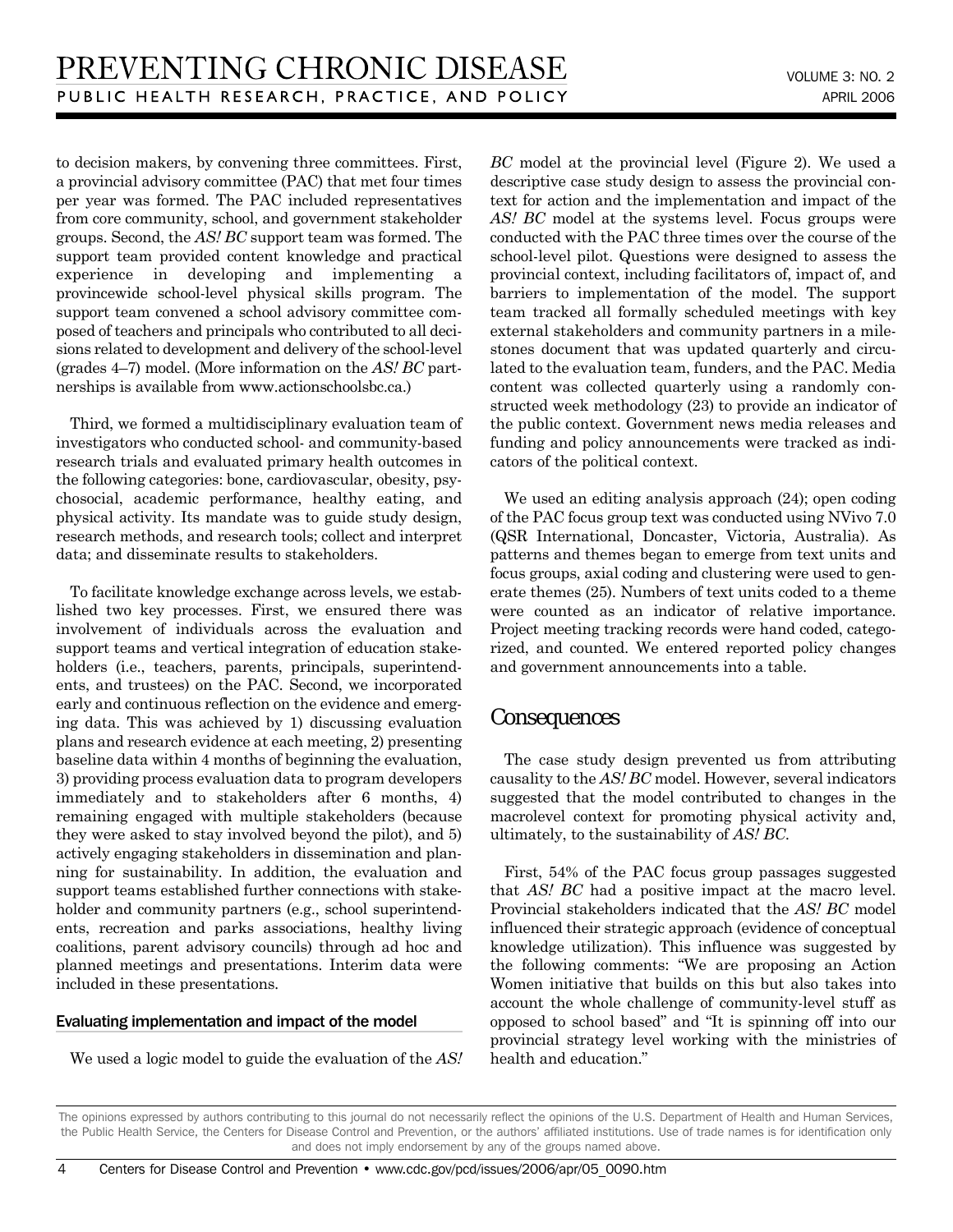## PREVENTING CHRONIC DISEASE PUBLIC HEALTH RESEARCH, PRACTICE, AND POLICY



Figure 2. Logic model for pilot phase of *Action Schools! BC* (*AS! BC*), British Columbia, Canada, January 2003 through June 2004.

Other stakeholders emphasized the benefit of the collaboration for developing other provincial initiatives: "It's a marvel [that the] work is interdisciplinary and so interministerial, and we're going to reap the benefit of this with [our initiative]." Stakeholders also indicated that *AS! BC* enhanced political interest: "Action schools kind of galvanized a higher level of interest in several ministries." These shifts in how provincial agencies work enhance the potential for developing ecological solutions to public health problems.

Second, political announcements provided evidence that the *AS! BC* model was influencing sustainability of physical activity initiatives (instrumental knowledge utilization). For example, on the basis of positive findings from the *AS! BC* evaluation (16), the premier of British Columbia and the ministers of education, health, and finance announced a \$14.5 million contribution, over 5 years, for the expansion of *AS! BC*. This directive included 1) implementation of the elementary school model across BC, 2) expansion of the *AS! BC* model for kindergarten through grade 3 and middle school, and 3) development of a secondary school model. An additional \$500,000 has been provided by the Ministry of Education for teacher training and to support school districts that enrolled in *AS! BC*. In addition, the following projects were announced: 1) an initiative to promote healthier foods within the school system and eliminate the sale of junk food by 2009, 2) a recognition program for schools to reward health promotion and to promote the spirit of the Vancouver–Whistler Games, 3) development of a provincial framework to promote health through the school setting, 4) delivery of a provincial healthy schools forum, 5) development of new standards for physical education with performance descriptions, and 6) funding support for a Pan-Canadian Consortium for School Health.

Third, during an 18-month period, the project team had 150 meetings with stakeholders (two thirds at the provincial level) that were *not* specifically related to project development and implementation. These additional meetings indicated that the *AS! BC* model provided opportunities for further collaboration on related

The opinions expressed by authors contributing to this journal do not necessarily reflect the opinions of the U.S. Department of Health and Human Services, the Public Health Service, the Centers for Disease Control and Prevention, or the authors' affiliated institutions. Use of trade names is for identification only and does not imply endorsement by any of the groups named above.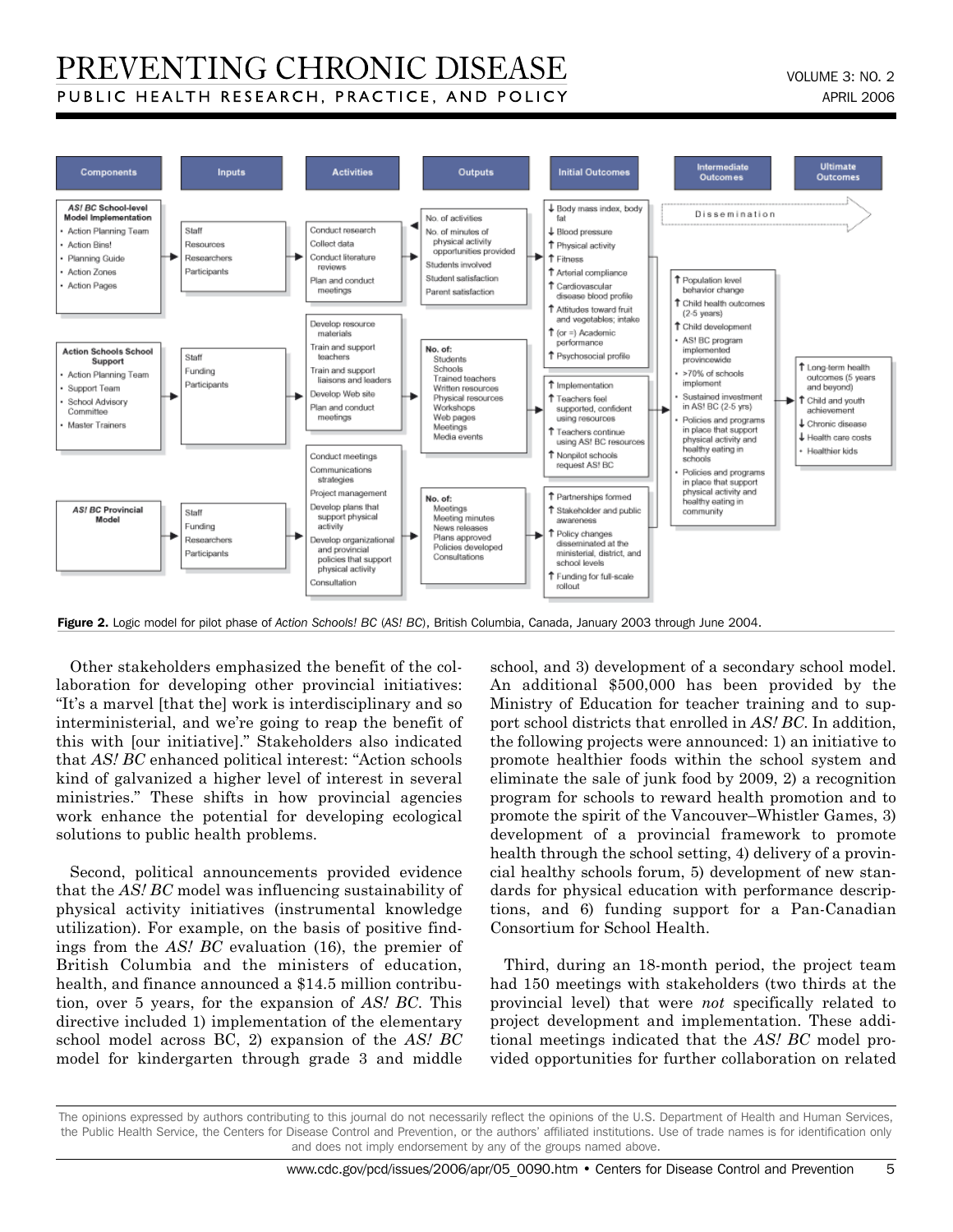initiatives and the potential to influence the strategic decisions of stakeholders.

The context surrounding the development and implementation of *AS! BC* may have positively influenced systems-level changes. It was evident from the PAC focus groups that stakeholders viewed the public context as important. The Vancouver–Whistler Games, media and public awareness, renewed interest in public health, leadership, government policies, the need for resources in the school system, and research all emerged as key themes. In addition, media analysis showed a shift in the distribution of the chronic disease prevention discourse from a strong focus on tobacco (1999–2004) to an evenly distributed discourse on tobacco, physical activity, healthy eating, and obesity (23).

## Interpretation

We developed a flexible model to promote physical activity in schools that was 1) based on principles of health promotion and knowledge exchange, 2) involved stakeholders from multiple sectors, and 3) facilitated the development and implementation of plans based on identified needs and priorities. This approach enhances the impact and sustainability of health promotion initiatives (10). Impact at the systems level is measured by changes in public policies or organizational practices including legislation, funding, procedures, regulations, and incentives (26). We observed policy development and changes in funding and regulations that were attributed to, or temporally associated with, implementation of the AS! BC model. However, given the context within which *AS! BC* was implemented, it is not possible to attribute these changes definitively to the influence of the model.

Context played a critical role in providing an opportunity to adopt a socioecological approach. The public and political focus on physical activity was increasing in BC, and champions of physical activity were in place and collaborating at many levels. Collaboration requires commitment of resources and political will. Ministers from three government ministries provided resources and participated in the media launch of *AS! BC*, indicating the will to collaborate.

The *AS! BC* model provided an opportunity to adopt a socioecological approach and demonstrated the challenges of doing so. This approach is complex (2) and demands intervention and evaluation across multiple levels and settings. *AS! BC* addressed one setting (the school) with two levels of influence on children's health (local and provincial) within the setting. We did not address broader social and economic policies that are known to affect the health of populations. In addition, although interventions at the systems level have a greater potential for impact, it is more difficult to evaluate their effect using conventional means (26).

The knowledge-exchange–based model required that the evaluation and support teams be extremely responsive and flexible. For example, so that data could be used in decision making, data analysis and reporting timelines were compressed. These teams also exceeded the demands of model delivery and evaluation by providing results and giving public presentations as requested by key stakeholders. They also responded to issues or initiatives that emerged during interactions with stakeholders. Because interaction was a cornerstone of the model, agenda-setting meetings were required, which placed an additional resource demand on the evaluation and support teams.

AS! BC illustrates how knowledge utilization is enhanced through multilevel action among sectors and highlights important factors to consider when adopting ecological approaches to chronic disease prevention.

## Acknowledgments

The authors acknowledge the BC Ministry of Health, 2010 Legacies Now, the BC MTSA, and the Provincial Health Services Authority for project funding. We express our gratitude to the teachers, students, administrators, and community stakeholders who participated in *AS! BC* and our thanks to the *AS! BC* support team, led by Bryna Kopelow and Jennifer Fenton of JWSporta.

Dr McKay is a Michael Smith Foundation for Health Research Senior Scholar.

## Author Information

Corresponding Author: Patti-Jean Naylor, PhD, Assistant Professor, School of Physical Education, Faculty of Education, University of Victoria, Box 3015, STN CSC, Victoria, British Columbia, Canada V8W 2P1. Telephone: 250-721-7844. E-mail: pjnaylor@uvic.ca.

The opinions expressed by authors contributing to this journal do not necessarily reflect the opinions of the U.S. Department of Health and Human Services, the Public Health Service, the Centers for Disease Control and Prevention, or the authors' affiliated institutions. Use of trade names is for identification only and does not imply endorsement by any of the groups named above.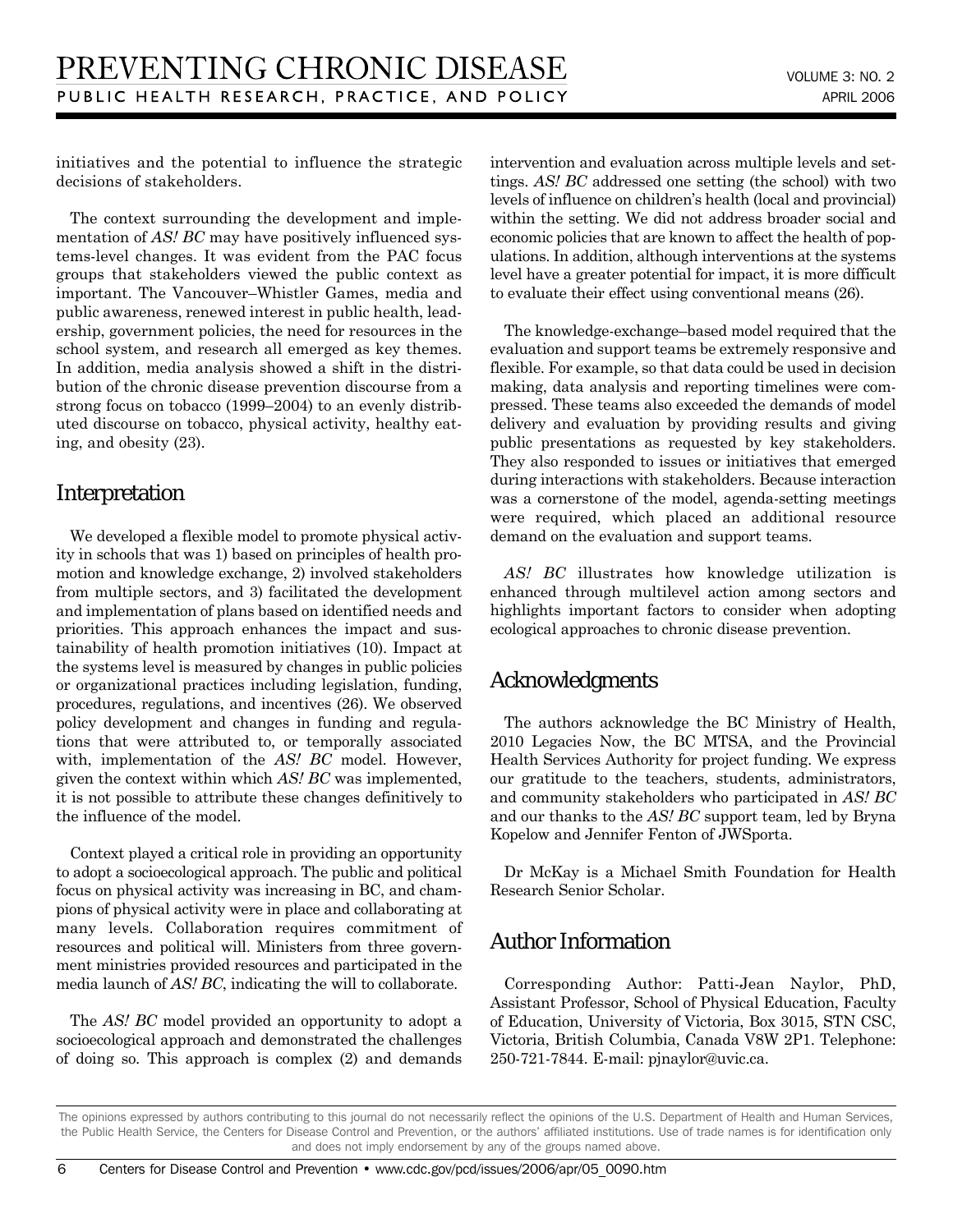Author Affiliations: Heather M. Macdonald, Katharine E. Reed, MSc, School of Human Kinetics, Faculty of Education; Heather A. McKay, PhD, Departments of Orthopaedics and Family Practice, Faculty of Medicine, University of British Columbia, Vancouver, British Columbia, Canada.

## References

- 1. Tremblay M, Willms JD. Secular trends in the body mass index of Canadian children. CMAJ 2000;163(11):1429-33.
- 2. Kumanyika S, Jeffery RW, Morabia A, Ritenbaugh C, Antipatis VJ, Public Health Approaches to the Prevention of Obesity (PHAPO) Working Group of the International Obesity Task Force (IOTF). Obesity prevention: the case for action. Int J Obes Relat Metab Disord 2002;26(3):425-36.
- 3. Raine KD. Overweight and obesity in Canada: a population health perspective. Ottawa (ON): Canadian Institute for Health Information; 2004.
- 4. King AC, Stokols D, Talen E, Brassington GS, Killingsworth R. Theoretical approaches to the promotion of physical activity: forging a transdisciplinary paradigm. Am J Prev Med 2002;23(2 Suppl):15-25.
- 5. Stokols D. Bridging the theoretical and applied facets of environmental psychology. Am Psychol 1996;51(11):1188-9.
- 6. McLeroy KR, Bibeau D, Steckler A, Glanz K. An ecological perspective on health promotion programs. Health Educ Q 1988;15(4):351-77.
- 7. Stokols D. Establishing and maintaining healthy environments. Toward a social ecology of health promotion. Am Psychol 1992;47(1):6-22.
- 8. Fox KR, Cooper A, McKenna J. The school and promotion of children's health-enhancing physical activity: perspectives from the United Kingdom. JTPE 2004;23(4):338-58.
- 9. McKenzie TL, Stone EJ, Feldman HA, Epping JN, Yang M, Strikmiller PK, et al. Effects of the CATCH physical education intervention: teacher type and lesson location. Am J Prev Med 2001;21(2):101-9.
- 10. Gillies P. Effectiveness of alliances and partnerships for health promotion. Health Promot Int 1998;13(2):99-120.
- 11. Israel BA, Schulz AJ, Parker EA, Becker AB, Allen A, Guzman JR. Critical issues in developing and following community-based participatory research princi-

ples. In: Minkler M, Wallerstein, N, editors. Community-based participatory research for health. San Francisco (CA): Jossey-Bass; 2002. p. 56-73.

- 12. Manske SR. Explaining knowledge use among clients of the Program Training & Consultation Centre [doctoral thesis]. Toronto (ON): University of Toronto; 2001.
- 13. Lee RG, Garvin T. Moving from information transfer to information exchange in health and health care. Soc Sci Med 2003;56(3):449-64.
- 14. King L, Hawe P, Wise M. Making dissemination a twoway process. Health Promot Int 1998;13(3):237-44.
- 15. Cousins JB, Leithwood KA. Enhancing knowledge utilization as a strategy for school improvement. Knowledge: Creation, Diffusion, and Utilization 1993;14(3):305-33.
- 16. McKay HA, Naylor PJ, Rhodes R, Warburton D, Reed K, Macdonald H, et al. Action Schools! BC phase I (pilot) evaluation report and recommendations. Victoria (BC): BC Ministry of Health Services; 2004. Available from: URL: http://www.healthservices.gov.bc.ca/cpa/ publications/actionschoolsreport.pdf.
- 17. National longitudinal survey of children and youth 2002-03 (Cycle 5) [database on the Internet]. Ottawa (ON): Statistics Canada; 2005.
- 18. Table 105-0233: Leisure-time physical activity, by age group and sex, household population aged 12 and over, Canada, provinces, territories, health regions (June 2003 boundaries) and peer groups, every 2 years [database on the Internet]. Ottawa (ON): Statistics Canada [updated 2005 Dec 6].
- 19. Kendall PRW. An ounce of prevention a public health rationale for the school as a setting for health promotion: a report of the Provincial Health Officer. Victoria (BC): BC Ministry of Health Planning; 2003.
- 20. Deacon BW. Physical education curriculum review report. Victoria (BC): BC Ministry of Education, Curriculum Branch; 2001.
- 21. Brown JS, Duguid P. Knowledge and organization: a social-practice perspective. Organization Science 2001;12(2):198-213.
- 22. Dubois N, Wilkerson T, Hall C. A framework for enhancing the dissemination of best practices. Toronto (CA): Heart Health Resource Centre, Ontario Public Health Association; 2003. Available from: URL: http://www.hhrc.net/bpt/illustration.pdf.
- 23. Wharf Higgins J, Naylor PJ, Berry T, O'Connor B, McLean D. "The health buck stops where?" Thematic framing of health discourse to understand the context

The opinions expressed by authors contributing to this journal do not necessarily reflect the opinions of the U.S. Department of Health and Human Services, the Public Health Service, the Centers for Disease Control and Prevention, or the authors' affiliated institutions. Use of trade names is for identification only and does not imply endorsement by any of the groups named above.